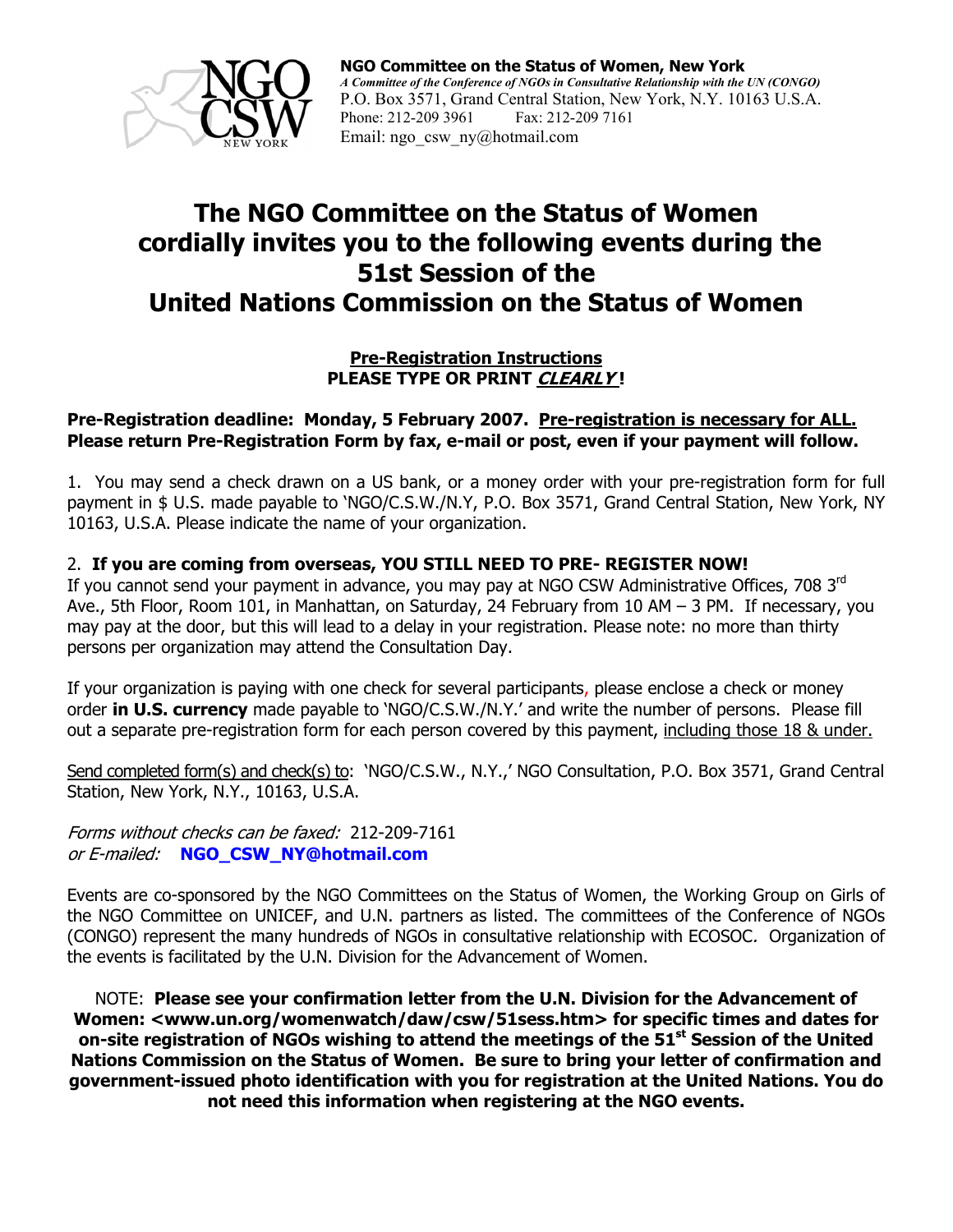

### **Pre-Registration Form for NGO events at the 51st Session of the C.S.W. ~ March 2007**

 $\_$  , and the set of the set of the set of the set of the set of the set of the set of the set of the set of the set of the set of the set of the set of the set of the set of the set of the set of the set of the set of th

**Full Name of Organization** (Registration will be sorted by organization)

| Name of Individual <u>Name of Individual</u><br>Please check: Adult ______ Under 18 |                         |                                                                                                                      |  |  |  |  |
|-------------------------------------------------------------------------------------|-------------------------|----------------------------------------------------------------------------------------------------------------------|--|--|--|--|
| <b>Address</b> (Address is for $\Box$ individual or $\Box$ organization)            |                         |                                                                                                                      |  |  |  |  |
|                                                                                     | State__________________ | <b>Zip</b> and the second second second second second second second second second second second second second second |  |  |  |  |
|                                                                                     | E-Mail                  |                                                                                                                      |  |  |  |  |
| <b>Telephone</b>                                                                    | Fax                     |                                                                                                                      |  |  |  |  |

**Preferred Language** (please choose one): □ English □ French □ Spanish □ Sign Language

### **NGO consultation February 25th**

**Breakout Sessions during consultation** (please select one)

- $\Box$  HIV/AIDS and other girls' health issues
- Domestic and institutional gender-based violence in all settings
- **Empowerment strategies**
- Trafficking in girls and commercial sexual exploitation (sexual violence)
- $\Box$  Girls associated with fighting forces (girl soldiers)
- Addressing the poverty of social minority and marginalized girls
- Partnering for girls: Men and boys, the family and the community
- **Ensuring girls their human rights**

|        | <b>Combined registration:</b>                                                                                                       | <b>Cost: Adult</b> | 18 and under |
|--------|-------------------------------------------------------------------------------------------------------------------------------------|--------------------|--------------|
| $\Box$ | Registration package for 2 events (NGO Consultation and Reception<br>regular prices \$80 and \$50) for a combined discounted price. | \$75               | \$45         |
|        | <b>Single registrations:</b>                                                                                                        |                    |              |
| $\Box$ | WGG Orientation for Girls under 18, Saturday, 24 February11:00 A.M.- 4:00 P.M.                                                      |                    | No charge    |
|        | $\Box$ The NGO Consultation, Sunday, 25 February, 8:30 A.M. - 5:15 P.M.                                                             | \$50               | \$30         |
|        | $\Box$ The NGO Orientation, Monday, 26 February, 3:00 - 5:00 P.M.                                                                   |                    | No charge    |
| $\Box$ | The NGO Reception, Tuesday, 27 February, $6:00 - 8:00$ P.M.                                                                         | \$30               | \$20         |
| $\Box$ | One table to sell crafts at the NGO Artisan Craft Fair, Thursday, 3 March, 11:00 - 6:00 P.M.                                        |                    |              |
|        | **(Please complete NGO Artisan Craft Fair Registration form, see attached)**                                                        |                    | No charge    |
| $\Box$ | <b>Donation to help the work of the NGO/C.S.W./N.Y.</b> (your registration fees cover A SMALL                                       |                    |              |
|        | PORTION of services provided including translation, translation equipment, meeting rooms, etc.)                                     |                    |              |

**\$\_\_\_\_\_\_\_\_\_\_\_\_\_\_\_\_**

### **TOTAL DUE: \_ \$\_\_\_\_\_\_\_\_\_\_\_\_\_\_\_\_**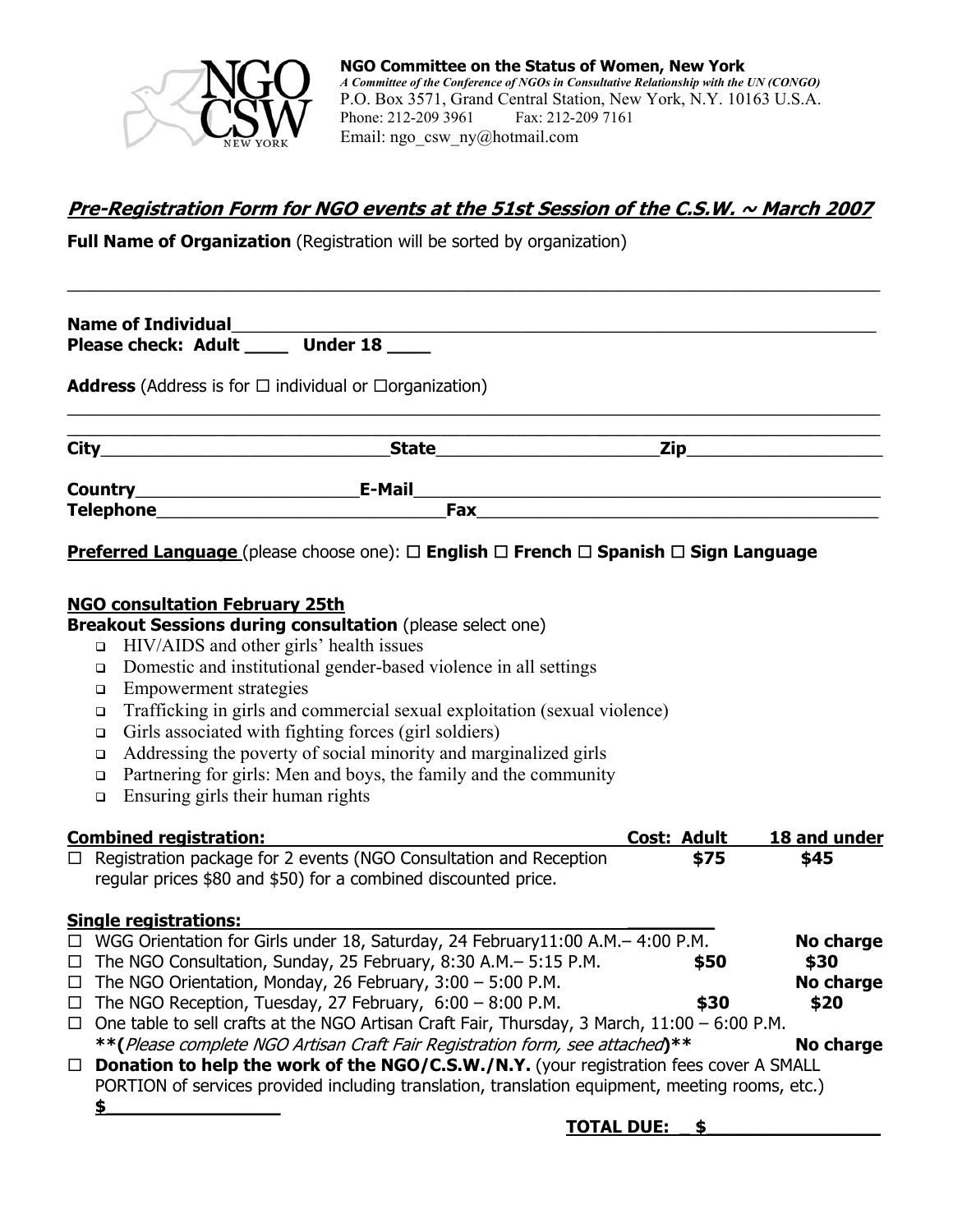

# **NGO CONSULTATION: CSW at 51: Making Girls Visible**

**Sunday, 25 February 2007, 8:30 A.M. – 5:15 P.M.** 

New York University (NYU), Farkas Auditorium 550  $1^{\text{st}}$  Ave, New York, NY 10016, Between 31st and 32<sup>nd</sup>

Sponsored by the NGO Committee on the Status of Women and the Working Group on Girls of the NGO Committee on UNICEF Registration fee of \$50 This event will be conducted in English, with interpretation in French and Spanish Facility is wheelchair accessible

# **CONSULTATION DAY PROGRAM**

- 8:30 9:15 Registration
- 9:30 9:45 Welcome
- 9:45 -1O:30 Preparations for CSW 2007
	- $\triangleright$  Expert group meeting
	- $\triangleright$  On-line discussions
	- $\triangleright$  Roundtables
	- $\triangleright$  Girl respondents
- 10:30 11:00 Secretary General's violence reports
	- $\triangleright$  Violence against children
	- $\triangleright$  Violence against women
	- $\triangleright$  Girl respondents

11:00 - 11:30 Plans for CSW 2007 – What you should know

- $\triangleright$  Bureau of CSW
- $\triangleright$  Director of Division for the Advancement of Women
- $\triangleright$  UNICEF representative
- 11:30 12:00 Working Group on Girls and NGO/CSW/NY
	- $\triangleright$  Influencing outcomes
	- $\triangleright$  Networking
	- $\triangleright$  Taking it all back home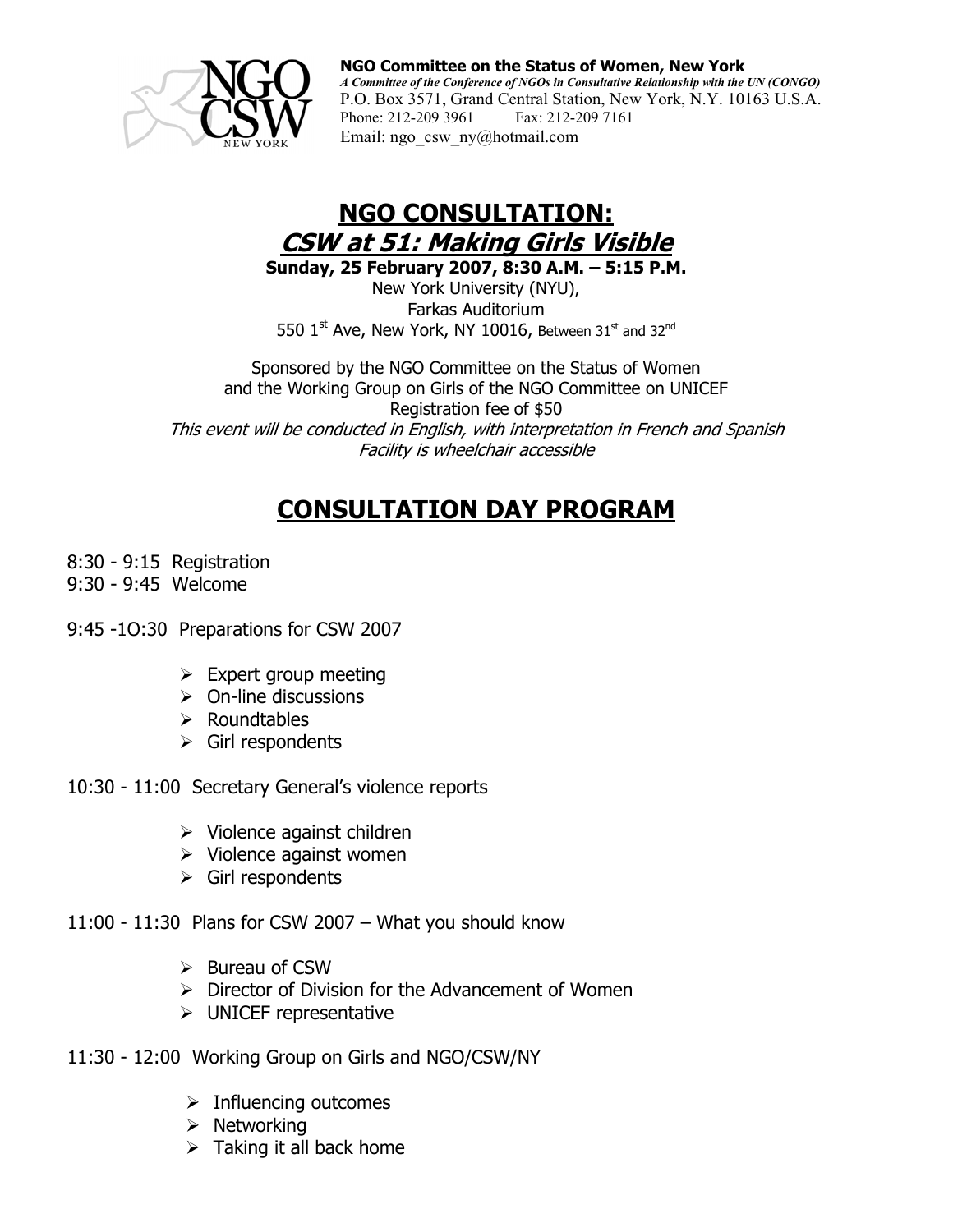

- 12:00 12:45 Lunch (Regional breakout opportunity)
- 1:00 2:30 Breakouts
	- HIV/AIDS and other girls' health issues
	- Domestic and institutional gender-based violence in all settings
	- **Empowerment strategies**
	- Trafficking in girls and commercial sexual exploitation (sexual violence)
	- Girls associated with fighting forces (girl soldiers)
	- Addressing the poverty of social minority and marginalized girls
	- Partnering for girls: Men and boys, the family and the community
	- Ensuring girls their human rights
- 2:45 4:00 Breakout reports
- 4:00 4:15 Closing announcements
- 4:15 5:15 Information and networking coffee

### **NGO Orientation for new participants**

### **Monday, 26 February, and Monday, 5 March 2007 Dag Hammarskjold Auditorium United Nations 1:15-2:30 p.m. Cost: no charge**

This event will be conducted in English

This session for new NGO representatives attending the Commission on the Status of Women will share information on:

- $\triangleright$  How to find what you need at the United Nations
- $\triangleright$  Making sense of United Nations jargon
- ¾ Procedures for NGOs outlined by the U.N. Division for the Advancement of Women
- $\triangleright$  The Commission process
- $\triangleright$  Protocol in approaching government representatives
- $\triangleright$  U.N. agencies for the advancement of women and their interconnections Facilitated by past Chairs of the Committee on the Status of Women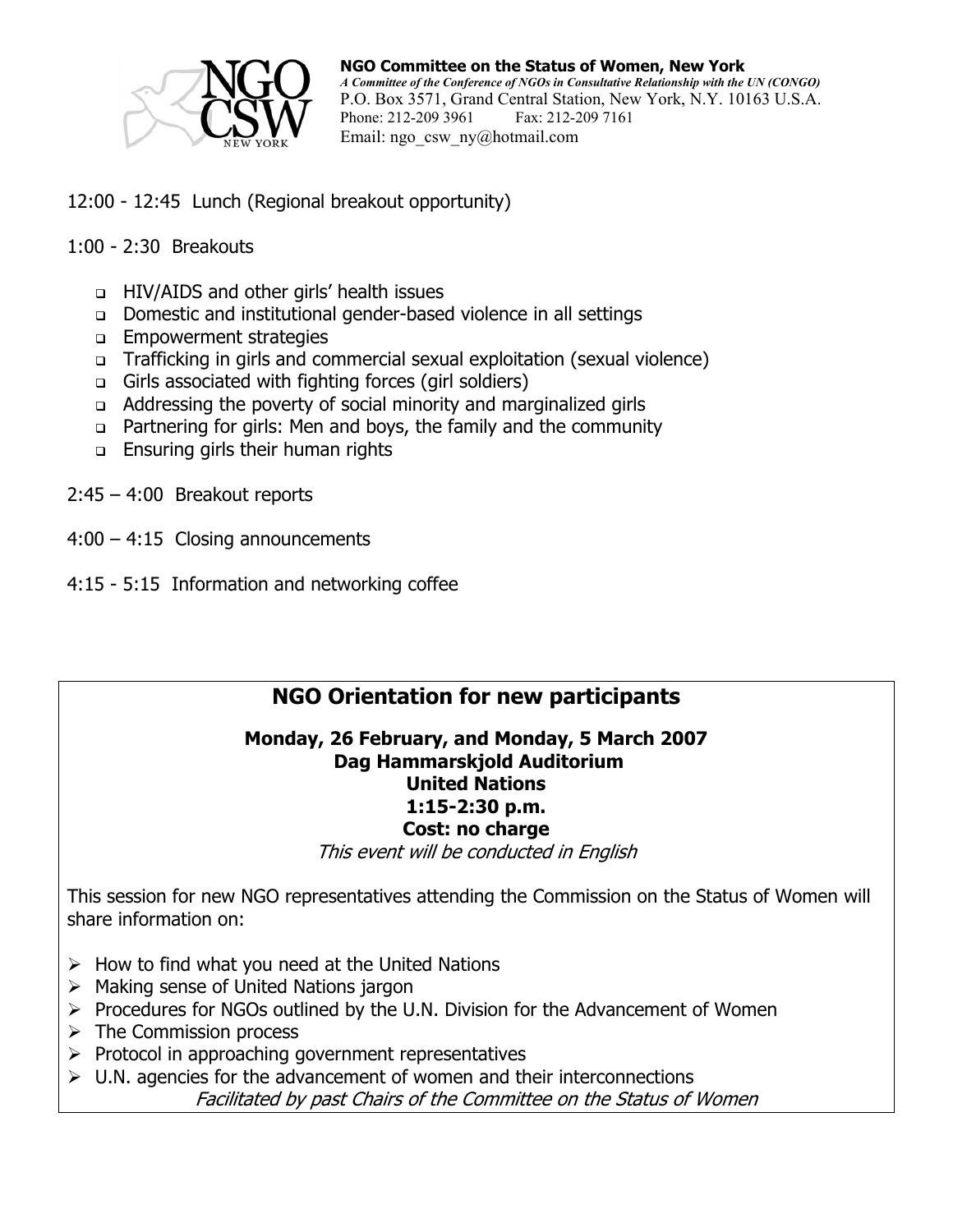

### **Orientation for girls under 18 and their Chaperones Pre-registered as NGO Representatives and Government Delegates for the UN CSW**

**Sponsored by the Working Group on Girls (WGG) of the NGO Committee on UNICEF** 

Saturday, February 24<sup>th</sup> 11 A.M. until 4 P.M. NO CHARGE FOR DAY **UN Church Center, 777 UN Plaza, entrance on 44<sup>th</sup> Street** 

**Please indicate you are planning to attend on the Pre-Registration Form and also send your name and contact E-mail to: alexandra@girlslearninternational.org; or wggs@girlsrights.org**

**NGO Reception** 

**for NGO Representatives, Government Delegates and U.N. Secretariat staff Presentation of the Woman of Distinction Award to Ms. Radikha Coomaraswamy Special Rapporteur on Violence Against Women Tuesday, 27 February 2007, 6 - 8 P.M. Turkish Center, 2nd floor, 821 United Nations Plaza, 46th Street and First Avenue, New York City Cost: \$30** 

**Luncheon Sponsored by the Metropolitan N.Y. Chapter of the U.S. Committee for UNIFEM "Violence Against Women: The First Decade of Action"** 

> **UN Delegates Dining Room Wednesday, 28 February 2007, 1-3 p.m. Cost \$90**

**Contact: UNIFEM/USA/NY, Sybil Evans, 244 Madison Avenue, New York NY 10016, U.S.A., E-mail: sevansny@aol.com**